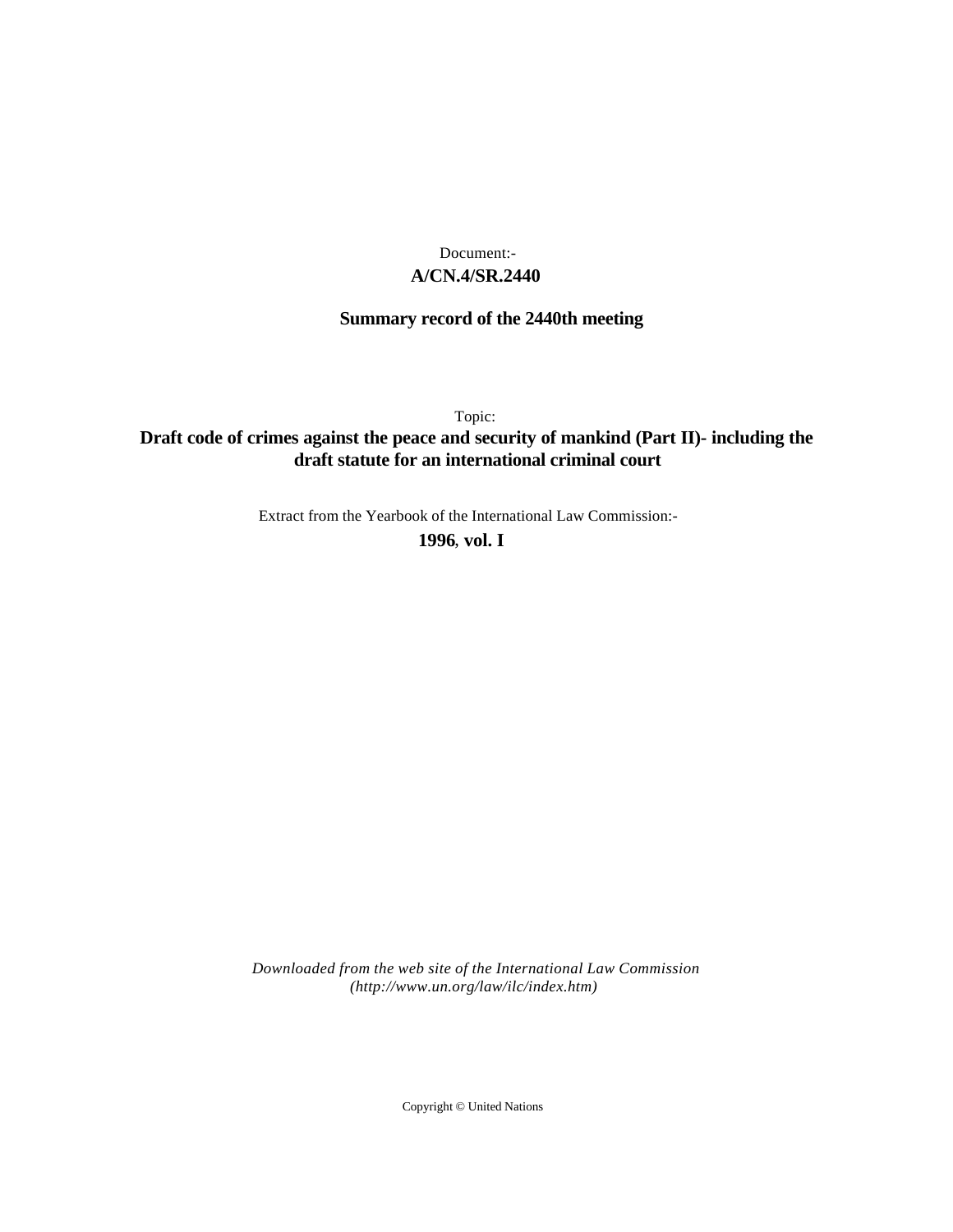event, once a national jurisdiction had completed a trial, the case was open for retrial. That indirectly encouraged trials *in absentia.* On the other hand, if a person had served his sentence and had then found himself in the territory of a country where he might be prosecuted, that created a danger of double jeopardy.

96. He was not convinced that for any given crime there would always be more than one jurisdictional basis for a trial by more than one State. He was in favour of deleting paragraph 2 *(b).*

97. Mr. CALERO RODRIGUES (Chairman of the Drafting Committee) agreed that there were reasons to believe that paragraph 2 *(b)* was not fully consistent with the principle of *non bis in idem.* It could have been possible to establish priority for extradition, for example, by saying that extradition took precedence over trial by the State in which the individual was found. But that had not been done. The current wording was meant to satisfy the interests of both States—the State of which the person was a national and the State which was the victim of the crime. Strictly speaking, paragraph 2 *(b)* was not perfect, but the Commission could live with it. If the Commission deleted the provision, it would be doing away with an important point.

98. Mr. ROBINSON said he could not imagine that paragraph 2 *(b)* reflected the direction in which the law should be developed. It might well be precisely in those circumstances that there was a need to insist on the application of the principle of *non bis in idem.* He could only agree to an exception in relation to a national court if it was placed on the same bases as applied in relation to an international criminal court.

99. Mr. Sreenivasa RAO, referring to the last statement by the Chairman of the Drafting Committee, said that if a document was not perfect, it should not be transmitted to the General Assembly.

The CHAIRMAN said he was not sure that it was imperfect. It was a limitation on the extension, or progressive development if one wished, contained in paragraph 2 *(b).*

101. Mr. FOMBA said that, in his opinion, the criteria of territoriality and of the main victim were sufficient per se, due account being taken for national sovereignty. But from the point of view of the strictly logical link with the principle of *non bis in idem,* those two criteria were somewhat inadequate. To remain consistent with the logic of the provision, paragraph 2 *(b)* should reflect the same guarantees as were contained in paragraph 2 *(a)* (ii). That had the merit of clarity, without prejudging the basic question of whether the Commission should retain the provision.

102. Paragraph 2 *(b)* was a major exception to the *non bis in idem* rule. If the Commission retained paragraph 2 *(b),* he would have no objection, but it was particularly important to include a reference to court proceedings that had not been impartial or independent.

103. Mr. CALERO RODRIGUES (Chairman of the Drafting Committee) said that, although it might seem logical to include in paragraph 2 *(b)* the same requirements as those under paragraph 2 *(a)* (ii), that was surely unacceptable. An international court could find that the proceedings in a national court were not impartial, but how could the court of another State take such a decision? That would be contrary to the basic principles of nationality and statehood and might even lead to war.

104. Mr. Sreenivasa RAO agreed that no State would accept that its jurisdiction should be open to question in another jurisdiction.

105. The CHAIRMAN suggested that the Commission should vote on the two proposals concerning paragraph 2 *(b).*

*The proposal to delete paragraph 2 (b) was rejected by 9 votes to 3, with 4 abstentions.*

*The proposal to include in paragraph 2 (b) the guarantees contained in paragraph 2 (a) (ii) was rejected by 11 votes to 3, with 3 abstentions.*

106. The CHAIRMAN said that if he heard no objection, he would take it that the Commission wished to adopt article 11 as proposed by the Drafting Committee.

*Article 11 was adopted.*

*The meeting rose at 1.15 p.m.*

## **2440th MEETING**

*Wednesday, 12 June 1996, at 11.20 a.m.*

*Chairman:* Mr. Ahmed MAHIOU

*Present:* Mr. Arangio-Ruiz, Mr. Barboza, Mr. Bennouna, Mr. Bowett, Mr. Calero Rodrigues, Mr. Crawford, Mr. de Saram, Mr. Eiriksson, Mr. Fomba, Mr. Giiney, Mr. He, Mr. Kabatsi, Mr. Lukashuk, Mr. Mikulka, Mr. Pellet, Mr. Sreenivasa Rao, Mr. Robinson, Mr. Rosenstock, Mr. Szekely, Mr. Thiam, Mr. Tomuschat, Mr. Villagrán Kramer, Mr. Yamada, Mr. Yankov.

**Draft Code of Crimes against the Peace and Security of Mankind<sup>1</sup>**  *{continued)* **(A/CN.4/472, sect. A, A/CN.4/L.522 and Corr.l, A/CN.4/L.532 and Corr.l and 3, ILC(XLVIII)/DC/CRD.3<sup>2</sup> )**

<sup>&</sup>lt;sup>1</sup> For the text of the draft articles provisionally adopted on first reading, see *Yearbook . . . 1991,* vol. II (Part Two), pp. 94 et seq.

<sup>2</sup> Reproduced in *Yearbook . . . 1996,* vol. II (Part One).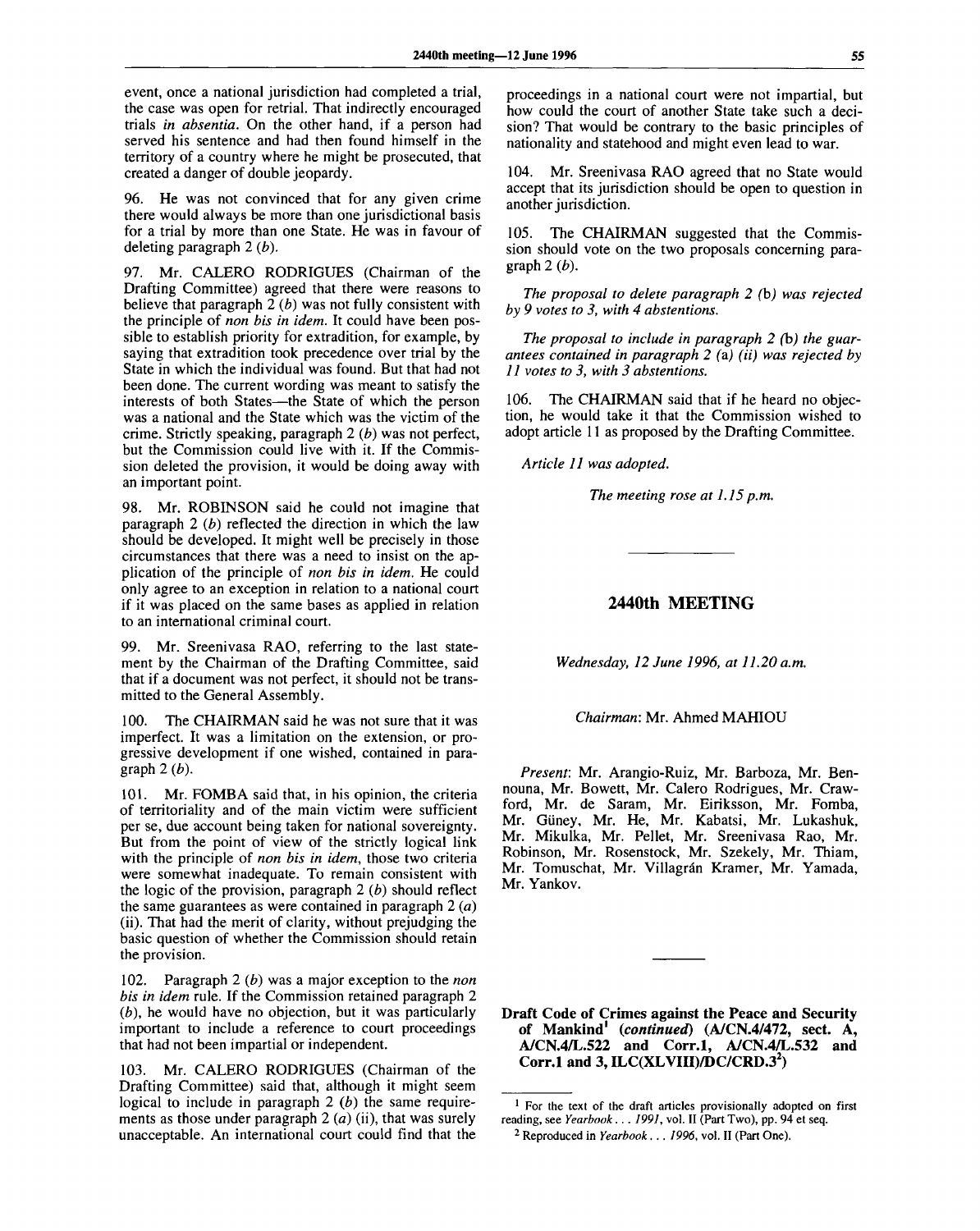[Agenda item 3]

CONSIDERATION OF THE DRAFT ARTICLES ON SECOND READING<sup>3</sup>  *(continued)*

PART ONE (General provisions) *(continued)*

ARTICLE 12 (Non-retroactivity)

1. The CHAIRMAN invited the Chairman of the Drafting Committee to resume his introduction of the draft articles adopted on second reading (A/CN.4/L.522 and Corr.l).

2. Mr. CALERO RODRIGUES (Chairman of the Drafting Committee) said that article 12 laid down a basic principle of criminal law and of human rights law. As provisionally adopted on first reading as article 10, it had not given rise to any reservations, either by Governments or in the Commission. At the current session, the Drafting Committee had made only two drafting changes in paragraph 2: it had replaced the words "shall preclude" by the word "precludes" and had deleted the words "and punishment", the purpose of the latter being to align the article with article 11. The Drafting Committee recommended the adoption of article 12 to the Commission.

3. Mr. LUKASHUK proposed that the end of paragraph 1 should be amended to read: "... for acts committed before the entry into force of its provisions" otherwise the Code of Crimes against the Peace and Security of Mankind could remain irrelevant until the end of time.

4. Mr. TOMUSCHAT said that, as article 12 applied to the whole of the Code, it should be placed at the end of the text, as was the rule with treaties.

5. Mr. CALERO RODRIGUES (Chairman of the Drafting Committee) said that the draft Code would perhaps take the form of a treaty one day, but its existing structure consisted of a part one dealing with general provisions and a part two dealing with the actual crimes. Article 12 therefore did have a place in part one because its provisions were part of the principles of criminal law and not of treaty law procedure. Mr. Lukashuk's proposal reflected the concern that the existing wording of paragraph 1 would intimate that the draft Code would inevitably take the form of a treaty. The proposed change involved what was perhaps a superfluous clarification, but it would do no harm.

6. Mr. THIAM (Special Rapporteur) said he wondered what provisions of the Code would come into force before the Code did. That point could perhaps be clarified in the commentary. As for the placement of article 12, part one of the draft dealt with general principles, and the *nullum crimen sine lege* principle was one of the basic principles, if not the most basic, of criminal law.

7. Mr. TOMUSCHAT said that, while he agreed article 12 could in fact have a place in part one, he would point out that part one consisted of three sections. The first section was very general, the second dealt with responsibility and punishment, in other words, with substantive law, and the third with procedural provisions. Articles 12, 13 and 14 then dealt with fundamental guarantees and not with procedures and therefore belonged in the second section. Articles 13 (Defences) and  $14$  (Extenuating circumstances), for example, had a close link with article 4 (Order of a Government or a superior) and with article 6 (Official position and responsibility) and those four articles should therefore be included in the same section.

8. Mr. ROBINSON said that Mr. Lukashuk's proposal was not essentially different from the existing text. What was important, therefore, was that the commentary should indicate the various ways in which the Code could come into force.

9. Mr. EIRIKSSON said that the question of the placement of the articles in the draft had been considered at length in the Drafting Committee.

10. With regard to Mr. Lukashuk's proposal, he pointed out—and was supported in that regard by Mr. ROSENSTOCK—that paragraph 1 clearly referred to conviction "under the present Code". It would therefore suffice to state in the commentary to paragraph 2, not paragraph 1, that a trial under some other auspices was in no way precluded.

11. Mr. CRAWFORD said he too considered that paragraph 1 should not be changed. As to the placement of the article, he would point out that there were no titles to the three sections in part one and that the third simply contained what had not been placed in either of the two others. One option would perhaps be to delete the sections altogether.

12. Mr. LUKASHUK said he did not think that there should be any difficulty if paragraph 1 were reworded to read: "No one shall be convicted, under the provisions of the present Code, for acts committed before the entry into force of those provisions".

13. Mr. FOMBA said that he had no objection to paragraph 1 being retained as drafted because, in his view, the words "provisions of the present Code" did not add anything to the words "present Code". The main thing was that the words "before its entry into force" did not prejudge the form in which such entry into force would be effected.

14. Mr. TOMUSCHAT said that, by analogy with internal law, the third section should belong to a code of criminal procedure, whereas articles 12, 13 and 14, and even article 11, should appear in the criminal code itself. Logically, therefore, those articles should form part of the second section.

15. Mr. CALERO RODRIGUES (Chairman of the Drafting Committee) said that the Drafting Committee had been unable to agree on titles for the three sections of part one. Those sections could in fact be deleted.

16. Mr. Sreenivasa RAO supported that proposal.

 $3$  For the text of draft articles 1 to 18 as adopted by the Drafting Committee on second reading, see 2437th meeting, para. 7.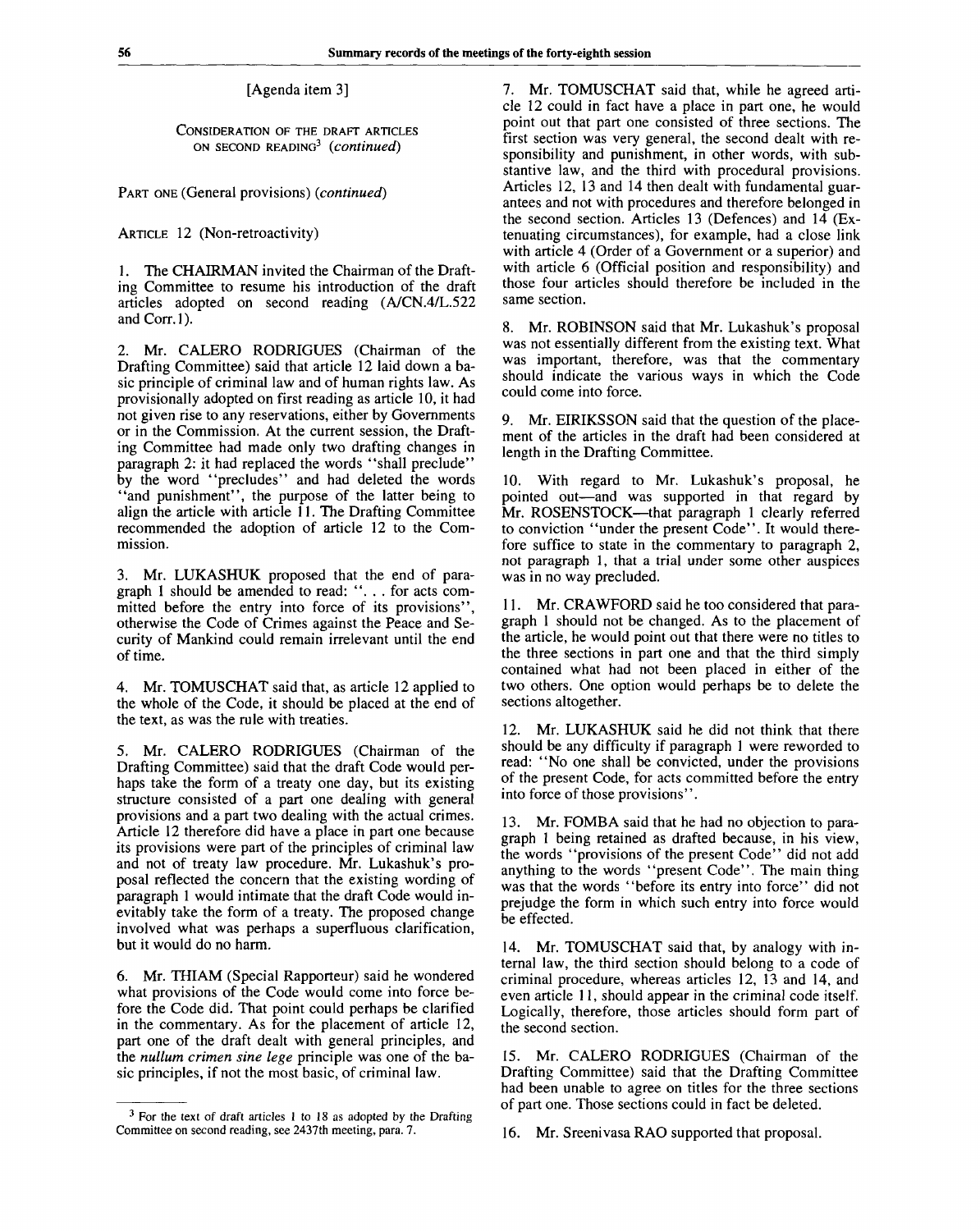17. The CHAIRMAN said that, if he heard no objection, he would take it that the Commission wished to delete the division into three sections of part one of the draft articles.

*It was so agreed.*

18. The CHAIRMAN reminded the Commission that it still had to take a decision on Mr. Lukashuk's proposal.

19. Mr. CALERO RODRIGUES (Chairman of the Drafting Committee) said that he personally had no objection to that proposal, but was afraid that the majority of members would not go along with him.

20. Mr. Sreenivasa RAO said he thought that the text was sufficiently clear as it stood, but he would not oppose a change that might make it even clearer.

21. Mr. ROSENSTOCK said that a good case could be made for claiming that article 28 of the Vienna Convention on the Law of Treaties obviated the need for article 12. But, as article 12 existed, it was essential not to blur the extremely clear distinction between paragraphs 1 and 2. The former clearly stated that no one could be convicted under the Code for acts committed before its entry into force, and the latter clearly stated that a person could be convicted for acts which, at the time of their commission, had been criminal in accordance with international law. If some provisions of the Code were already part of international law or would become part thereof before the Code came into force, it would be possible to be convicted under those provisions before the Code came into force. That point might perhaps be spelled out in the commentary to paragraph 2.

22. Mr. LUKASHUK said he was sorry that his proposal posed such a problem for the other members of the Commission and that he would therefore not insist on it. He still thought, however, that States might use paragraph 1 as a pretext for not applying the Code because it had not entered into force. Furthermore, paragraph 2 contained a reference to acts which, at the time of their commission, were already criminal in accordance with international law before the entry into force of the Code, but no mention was made of acts which would become criminal in accordance with international law in the future.

23. Mr. TOMUSCHAT thought that Mr. Lukashuk's proposal raised the question of the form that the Code would eventually take. It was nowhere stated that it would be adopted as an international treaty in good and due form, as Mr. Lukashuk seemed to intimate by his proposal. It might very well be adopted as a declaration of the General Assembly. The Commission must not prejudge the question, but it might be useful if it were to discuss it on completion of the adoption of all the articles proposed by the Drafting Committee in order to decide what recommendation it would address to the General Assembly on the matter.

24. Mr. ROBINSON said that he wondered why national law was referred to in paragraph 2 of article 12 if the purpose of that paragraph was to preserve the application of customary international law. In his view, the text of that provision should resemble the text of paragraph 2 of article 15 of the International Covenant on Civil and Political Rights, rather than paragraph 1 of that article. He also wished to know whether, in the Commission's view, it was taken for granted that the principle of non-retroactivity applied to punishment as well as to trial or whether that should be expressly indicated.

25. Mr. THIAM (Special Rapporteur), replying to Mr. Robinson's first question, said it was true that paragraph 2 contained a reference to national law which did not feature in article 15 of the International Covenant on Civil and Political Rights. It had been added at the request of certain members of the Drafting Committee after a long debate; however, he personally had no objection to deleting it and keeping to the text of article 15 of the Covenant.

26. Mr. CALERO RODRIGUES (Chairman of the Drafting Committee) said that he had not participated in the drafting of the article and had not been present during its adoption on first reading and that, at the current session, the Drafting Committee had simply agreed on the wording of the article without entering into a discussion on the issues.

27. Mr. Sreenivasa RAO said that, when the article had been adopted on first reading, it had been his understanding that the purpose of that provision had been to preserve the application of national law in the case of any act that was criminal in accordance with that law. The application of the Code was only a possibility, for international law must be understood to mean all the provisions existing in other treaties or conventions and the provisions of customary law. Nothing precluded the trial of an individual for acts that were criminal by virtue of principles already recognized, whether at the national or at the international level. That was the sense of the paragraph.

28. Mr. CALERO RODRIGUES (Chairman of the Drafting Committee) said that the article stated a basic principle of criminal law and of human rights law. Furthermore, when adopted on first reading, it had given rise to no reservation or objection either on the part of the Commission or of Governments. Consequently, the members of the Commission should not be so punctilious.

29. The CHAIRMAN said that, in the article adopted on first reading, mention had indeed been made of national law, but it had been specified that the reference was to "domestic law applicable in conformity with international law", a formulation that had been eliminated from article 12 in its current form.

30. Mr. THIAM (Special Rapporteur) said that that formulation did indeed appear in the article adopted on first reading, but that it was obvious that national law must be in accordance with international law and that it was therefore not necessary to state the fact in the actual text of the article; it would be enough to explain it in the commentary. That being said, the simplest solution would still be to follow the text of the International Covenant on Civil and Political Rights and accordingly delete the reference to national law in paragraph 2.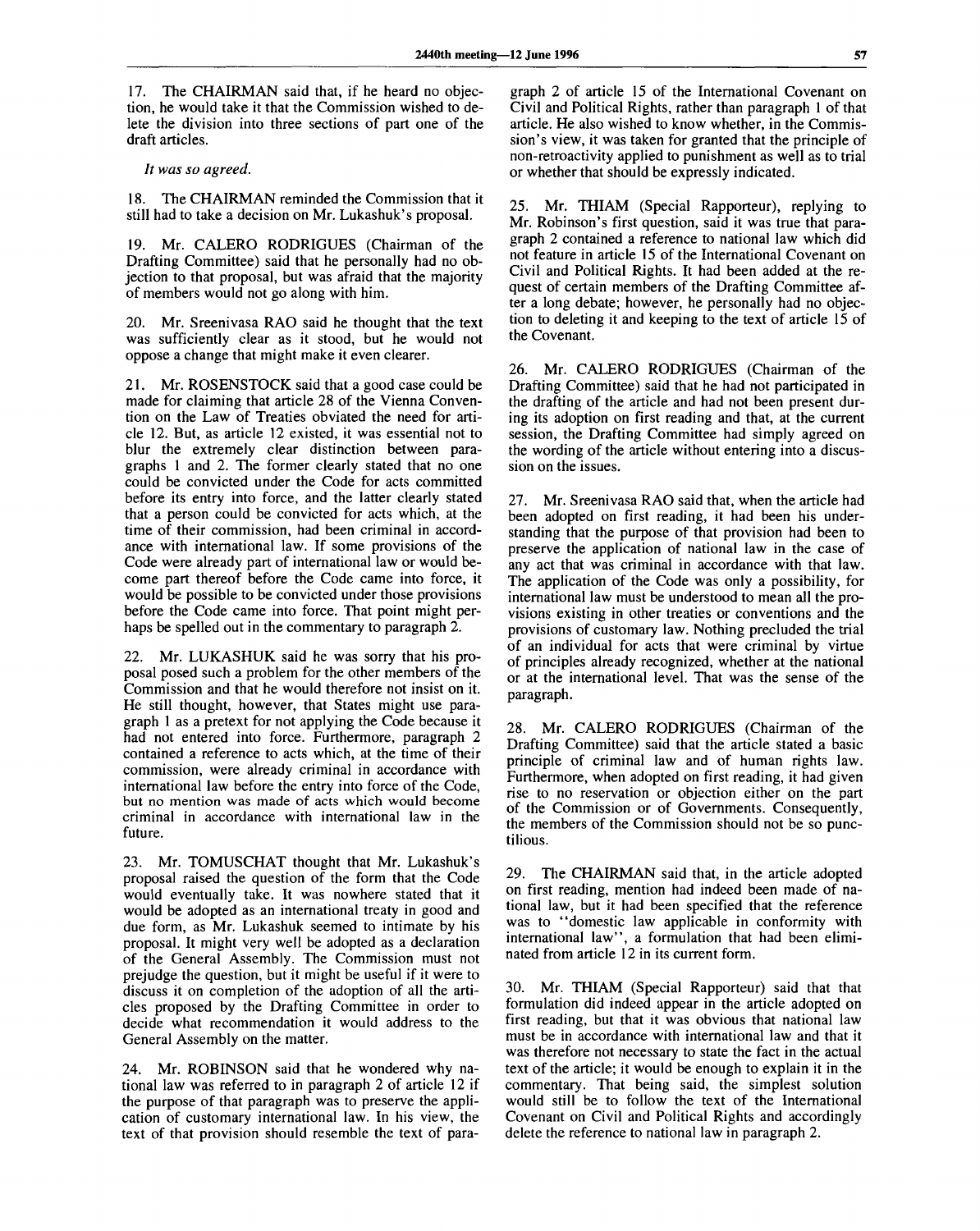31. Mr. FOMBA said that it could be clearly seen from article 1, paragraph 2, that international law prevailed over national law, as that article stated that crimes against the peace and security of mankind were punishable under international law, whether or not they were punishable under national law. In those circumstances, he would have no objection to the elimination of the reference to national law in article 12, paragraph 2, given that, in any case, the question of the relationship between international law and national law in general and, in particular, at the criminal level, would always arise. It must be considered that, in principle, international law must prevail and that national law should be taken into account only subject to its being in conformity with international law.

32. Mr. EIRIKSSON said that an innocent question put by Mr. Robinson had caused the Commission to revisit decisions it had already taken on first reading. In his opinion, the Commission should first decide on the text that was before it, the wording of which he himself supported, before embarking on a substantive debate on the question.

33. Mr. PELLET expressed surprise that the text of article 12 should be different from that of article 10 adopted on first reading, as the Chairman had stated, and that no explanation of the fact had been given by the Drafting Committee. With regard to the substance of the debate, he pointed out that article 15 of the International Covenant on Civil and Political Rights was not of course conceived in the same manner, but that its paragraph 1 did indeed refer to national or international law, whereas its paragraph 2 merely referred to the "general principles of law recognized by the community of nations". Consequently, the arguments by the Special Rapporteur in favour of the deletion of the reference to national law were not convincing.

34. Furthermore, a conviction under national law "applicable in conformity with international law" was not the same as a conviction under international law. That formulation simply meant that a person could be convicted on the basis of national law if it did not contain a rule contrary to international law. So the elimination of any mention of national law would imply that an individual could be convicted only under international law—and that was a quite different matter. In his view, it was therefore important to mention national law in article 12 in order to avoid erroneous interpretations of that provision.

35. Mr. THIAM (Special Rapporteur) said that the point at issue was in fact what must be done when a State requested the application to one of its nationals of a punishment that was provided for in its internal law, but that was not in accordance with international law; hence the inclusion in the article of a reference to national law and the formulation "applicable in conformity with international law". But it was obvious that national law could not be applied if it was contrary to international law and that it was therefore not necessary to say so. Nevertheless, if the formulation was retained, the reasons for its presence should be explained in the commentary.

36. Mr. TOMUSCHAT said that article 12, paragraph 2, must be interpreted as meaning that national authorities had full power to institute proceedings against the perpetrator of acts that were criminal in accordance with international law or their national law and also recognized as such in the Code, notwithstanding the fact that the Code had not entered into force, for paragraph 1 might be misinterpreted as stating that no one could be prosecuted for a criminal act listed in the Code as long as the Code had not entered into force.

37. On the other hand, article 15 of the International Covenant on Civil and Political Rights had a totally different meaning from article 12 of the Code. Article 15 of the Covenant established that the fact that an act was not considered as an offence punishable in accordance with national law did not prevent it from being punishable in accordance with international law, whereas under article 12 of the Code, international law was not an obstacle to a conviction under national law.

38. Mr. ROSENSTOCK said that, for the reasons given by Mr. Tomuschat, it would be best to maintain the safeguard clause appearing in article 12, paragraph 2, whose purpose was to allay certain fears and concerns. Accordingly, he proposed that the wording of the article should remain unchanged.

39. Mr. de SARAM concurred with Messrs. Pellet, Rosenstock and Tomuschat that article 12, paragraph 2, should be kept in its current form. There was no provision in the Code that would prevent States and their courts from trying or sentencing an individual in accordance with their national law. That was made very clear by article 11 as well.

40. Mr. VILLAGRÁN KRAMER said that the nonretroactivity of laws was a principle which was well established in international law, embodied in the constitutions of many countries and emerged very clearly from paragraph 1 of article 12. So far as paragraph 2 was concerned, he thought it better to use the terms contained in an instrument already in force, namely, the International Covenant on Civil and Political Rights, which had been ratified by a large number of States.

41. Mr. THIAM (Special Rapporteur) recalled that the question of the application of national law had been raised by certain States in the context of the drafting of the statute for an international criminal court in connection, in particular, with penalties; that was why it had been expressly indicated in article 12 that national law had to be in accordance with international law. As it went without saying that national law could not be contrary to international law, however, he did not think it necessary to say so expressly in article 12; an explanation could be given in the commentary, if necessary. He would nonetheless not insist on his proposal if the majority of the members of the Commission were in favour of maintaining article 12 as it stood.

42. The CHAIRMAN said that if he heard no objection, he would take it that the Commission wished to adopt article 12 as proposed by the Drafting Committee.

*Article 12 was adopted.*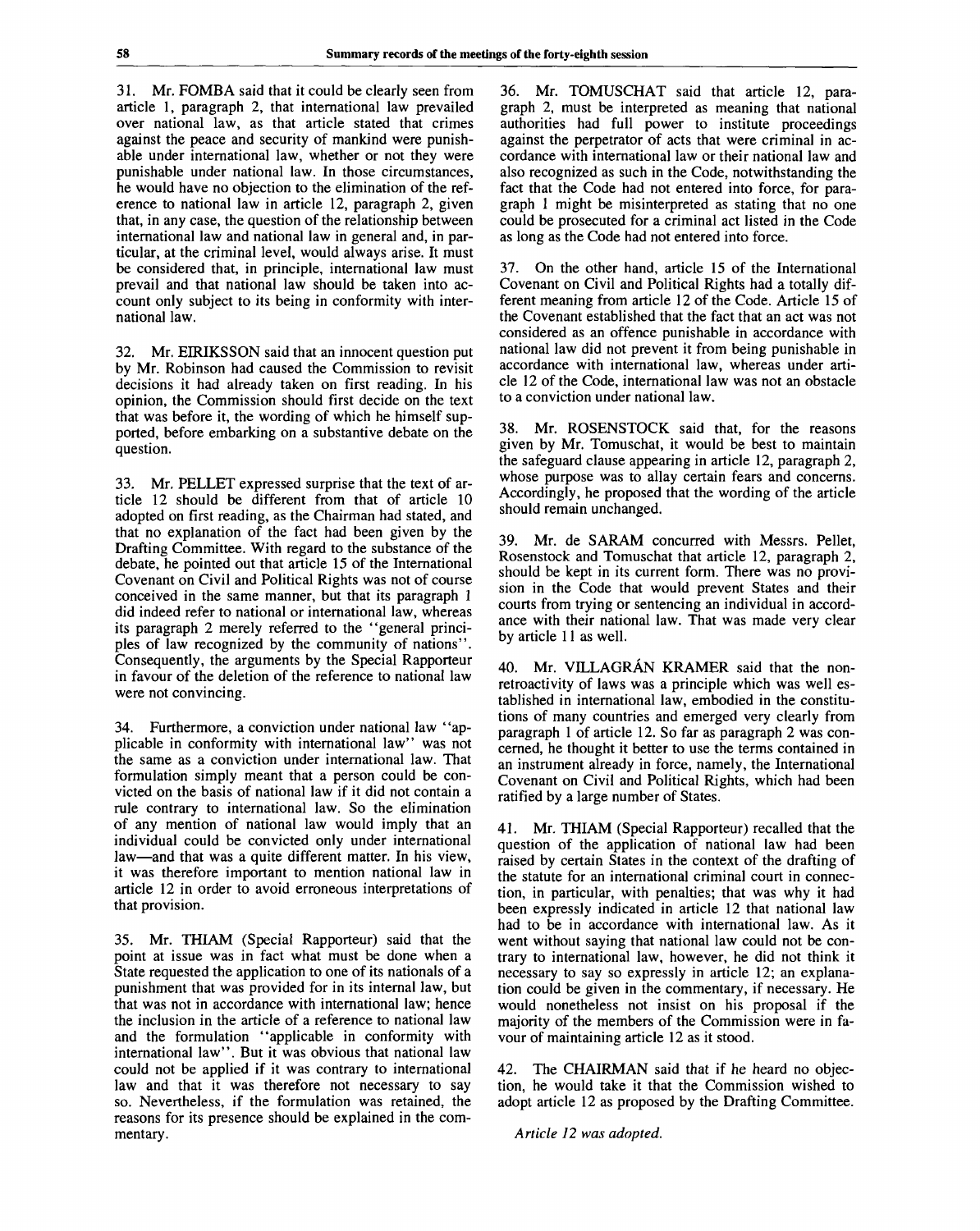ARTICLES 13 (Defences) AND 14 (Extenuating circumstances)

43. Mr. CALERO RODRIGUES (Chairman of the Drafting Committee) said that the articles had been considered by the Drafting Committee at the current session. They were the last two articles in section 3 dealing with procedural and jurisdictional issues. Their text essentially followed that of article 14 which had been provisionally adopted by the Commission on first reading and which the Drafting Committee had now divided into two separate articles based on the advice given by the Special Rapporteur in his twelfth report.<sup>4</sup> The concepts of defences and of extenuating circumstances were of a different order in that, while the former stripped an act of its criminal character, the latter merely had an effect on the penalty for a crime. It was therefore better to deal with them separately. He wished to point out that, in article 14, the phrase "in accordance with the general principles of law", already included in the text on defences, had been added. It was thus clearly stated that the competent court should be guided by the general principles of law when considering defences as well as extenuating circumstances. The Drafting Committee recommended that the Commission should adopt articles 13 and 14.

44. The CHAIRMAN suggested that it would make the discussion easier if articles 13 and 14 were considered one by one.

45. Mr. PELLET said that he continued to be disturbed by the use of the singular in the phrase "character of each crime", which seemed to imply that crimes were of a different nature and that it was their intrinsic character that mattered, whereas it was surely the characteristics or, in French, *les caracteres* of each crime—concretely speaking, the extent to which each crime was committed—that could justify the existence of defences, the attenuation of penalties and so forth. He very much regretted the use of the singular, but, in view of the fact that the Commission had, for what he considered to be disputable reasons, failed to accept the amendment he had proposed to article 2 whereby the singular would have been replaced by the plural, he would resign himself to the singular. He nevertheless continued to think that the text gave the wrong idea of the Commission's intention, as the point at issue was surely not the character, but the particular characteristics of each specific crime that was committed.

46. Mr. THIAM (Special Rapporteur) explained that the English-speaking members of the Commission did not think that the use of the plural would be appropriate in the article under consideration and that the Frenchspeaking members had not been convinced by the arguments for replacing the singular by the plural. He therefore proposed that the Commission should maintain the singular in the text of the article and that Mr. Pellet's reservation should be reflected in the commentary.

47. Mr. TOMUSCHAT said that, in his view, it would certainly have been better to list the admissible defences in detail, but, in order to do that, the Commission would

have had to ask for the assistance of criminal law experts. Failing that, the Commission had to resign itself to relying on the practice of the courts which would be called upon to apply the Code and which would be in a position to benefit from the practice followed in many countries, as well as from the experience of judges specializing in criminal law.

48. He therefore wished to place on record his reservations with regard to the slightly general nature of the text, while at the same time recognizing that the Commission could not improve on the text unaided.

49. The CHAIRMAN said he wished to point out that the text's lack of precision in that regard would be compensated for by the inclusion in the commentary of a reference to the standard concepts in that field. Furthermore, the courts required to apply article 13 would also be able to draw on the jurisprudence of the International Tribunal for the Former Yugoslavia<sup>5</sup> and the International Tribunal for Rwanda.<sup>6</sup>

50. Mr. ROSENSTOCK, noting that there were no specific provisions on defences in the Charter of the Nürnberg Tribunal,<sup>7</sup> said that, in his view, article 13 was unnecessary and potentially dangerous. In the case of crimes covered by the Code, as also of the crimes whose perpetrators had been tried at Niirnberg, the only possible defences could consist in the refutation of an essential element of the crime alleged by the prosecution. Bearing in mind the very different context and the particularity of the acts in question from the point of view of their gravity, their nature and their character, the Commission should not venture into the realm of defences that might possibly be admissible in the context of internal criminal law and applicable to crimes under internal law.

51. Mr. EIRIKSSON, referring to the point made by Mr. Tomuschat, said that the Commission in its collective wisdom could have drawn up a list of defences. As to substance, however, it would be better for the Commission to confine itself to a short article, leaving it to the court or to any competent authority to prepare the defences. Mr. Rosenstock's comments confirmed the validity of that view.

52. Mr. ROBINSON said that he was surprised by so much sensitivity about the Drafting Committee's work. Having listened with interest to the comments made by Mr. Pellet, he thought that the phrase ' 'in the light of the character of each crime" added nothing to the text and even introduced an element of confusion. Did it mean the characteristics of a particular crime before the court or the character of the crime in general? The text would be no less meaningful if the phrase were deleted.

53. Mr. KABATSI thought that article 13 did not pose any problem and that it was preferable to give the competent courts free rein. However, he was not in full agreement with the idea that the only possible defences might be failure to prove an element of the crime. There

<sup>&</sup>lt;sup>4</sup> See 2439th meeting, footnote 13.

<sup>&</sup>lt;sup>5</sup> See 2437th meeting, footnote 6.

<sup>&</sup>lt;sup>6</sup> Ibid., footnote 7.

<sup>&</sup>lt;sup>7</sup> See 2439th meeting, footnote 5.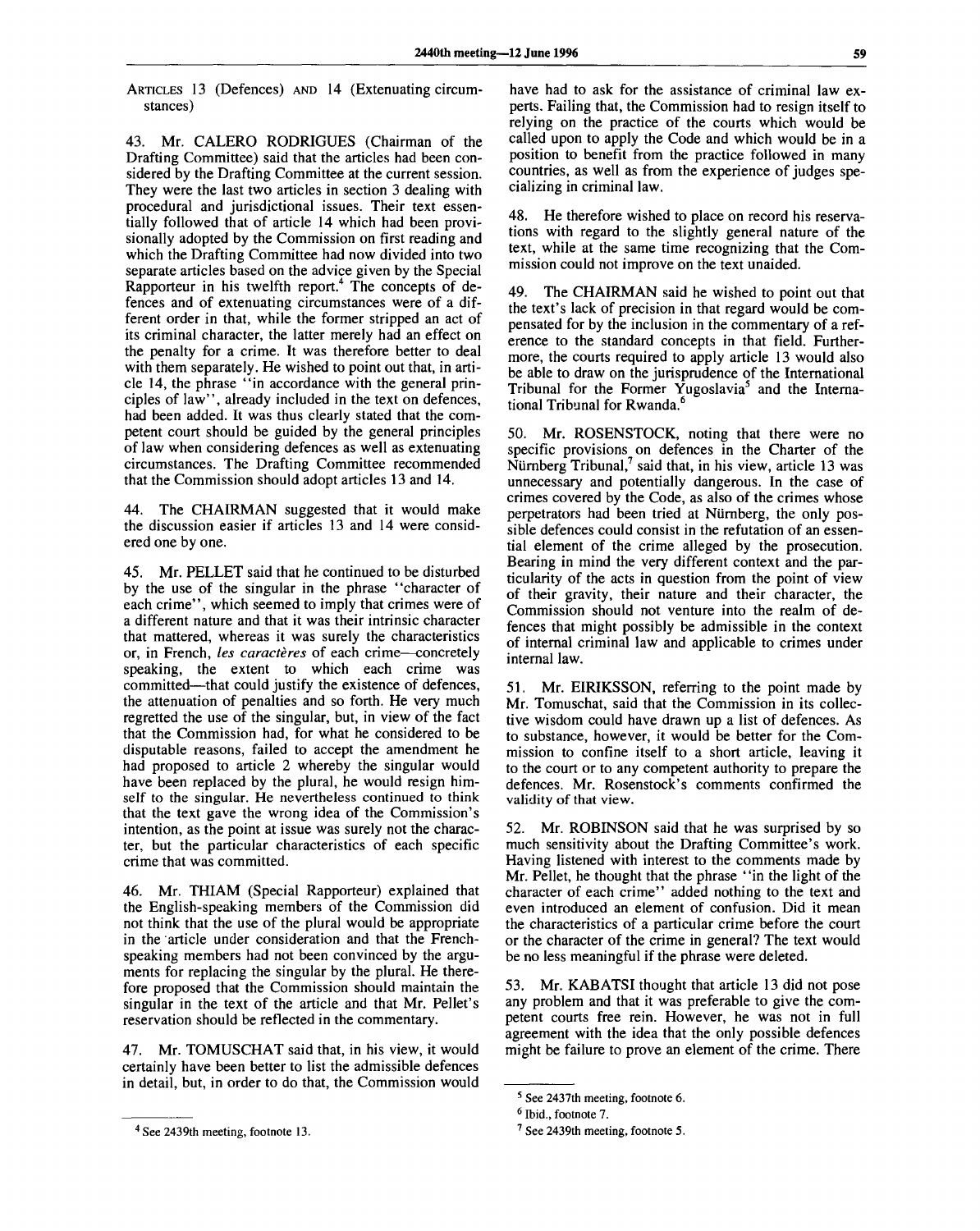might be definite defences for a particular conduct arising out of the interpretation of evidence.

54. Mr. THIAM (Special Rapporteur), speaking for the benefit of members of the Commission who had doubts about the need to retain article 13 in the Code, said that there were two opposing views on defences for crimes against humanity. Some writers, considering that no circumstance could justify a crime against humanity, deemed the word "defences" inappropriate in the current case. Others, going by the case law of the tribunals created at the end of the Second World War, were of the view that there could be defences, such as the order of a superior. Consequently, it had been thought better to include a general provision which the courts would interpret on a case-by-case basis.

55. The CHAIRMAN said that if he heard no objection, he would take it that the Commission wished to adopt article 13 as proposed by the Drafting Committee.

#### *Article 13 was adopted.*

56. Mr. CRAWFORD, referring to article 14, said that the work of the Commission demonstrated that it was far from drafting a true code of crimes against the peace and security of mankind and that it might be more accurate to call it a "list" of such crimes. However, for the reasons stated by Mr. Tomuschat, the Commission had no other option.

57. With regard to extenuating circumstances, he thought that the Commission was committing a solecism. Whereas he could conceive that there might be general principles of law applicable to the question of criminal responsibility, he could not imagine what the general principles of law were in relation to extenuating circumstances. He supposed that there might be a general principle of law that extenuating circumstances were to be taken into account, but, after that, it was a question of considering the particular facts of the particular case. In his view, the Commission was inferring the existence of general principles of law of which there was no evidence.

58. Mr. TOMUSCHAT said that the meaning of article 14 was different: it stated that, according to a general principle of law, extenuating circumstances were relevant and must be taken into account, not that there existed a panoply of rules on extenuating circumstances.

59. Mr. CRAWFORD said that that point would have to be spelled out in the commentary.

60. The CHAIRMAN said that if he heard no objection, he would take it that the Commission wished to adopt article 14 as proposed by the Drafting Committee.

*Article 14 was adopted.*

*Part one, as amended, was adopted.* \*

PART TWO (Crimes against the peace and security of mankind)

61. Mr. CALERO RODRIGUES (Chairman of the Drafting Committee) said that part two of the draft Code contained four articles dealing with four crimes.

62. As a preliminary observation, he said that the Drafting Committee's work had primarily involved legal archaeology and the aim had been not to innovate, but just to codify the existing law.

ARTICLE 15 (Crime of aggression)

63. Mr. CALERO RODRIGUES (Chairman of the Drafting Committee) said that, as had been the case on first reading, one of the most difficult issues raised had been whether to include aggression as a crime under the Code and, if so, how to define it.

64. At its forty-third session, the Commission had adopted a lengthy definition for aggression, on first reading, which had been taken almost verbatim from the Definition of Aggression contained in General Assembly resolution 3314 (XXIX) and had given rise to objections and criticism from Governments. The Drafting Committee's decision at the forty-seventh session, following the Special Rapporteur's advice, to reduce the definition to two paragraphs, one dealing with the form of participation by an individual in aggression and the other with a general definition of aggression based on Article 2, paragraph 4, of the Charter of the United Nations, had not been entirely satisfactory.

65. At the current session, the Drafting Committee had continued its work on the basis of two ideas: first, it had taken the view that a clear distinction had to be drawn between the definition of aggression committed by a State, on the one hand, and the crime of aggression committed by an individual, on the other. A majority of the members of the Drafting Committee had felt it unnecessary for the Commission to attempt to define aggression, which was covered in the Charter and defined by the General Assembly, especially as individuals, and not States, were the subject of the Code. The issue, therefore, turned to finding a formulation in which the role or involvement of an individual in the commission of aggression by a State could be defined for the purposes of attributing a criminal act to an individual.

66. Secondly, the Commission should avoid reliance on General Assembly resolution 3314 (XXIX), which had been adopted in 1974 and had not been intended to produce a definition that might be useful for a criminal code, and on Article 2, paragraph 4, of the Charter, which had proved controversial on two levels: first, as to whether all violations of that paragraph constituted aggression, and secondly, as to what degree of violation of Article 2, paragraph 4, constituted aggression.

67. Consequently, the Drafting Committee had decided at the current session to recommend a single article on aggression as a crime under the Code, focusing only on the identification of the role of an individual in the commission of aggression by a State. Under that definition, individual involvement was limited to that of a

<sup>\*</sup> See 2465th meeting.